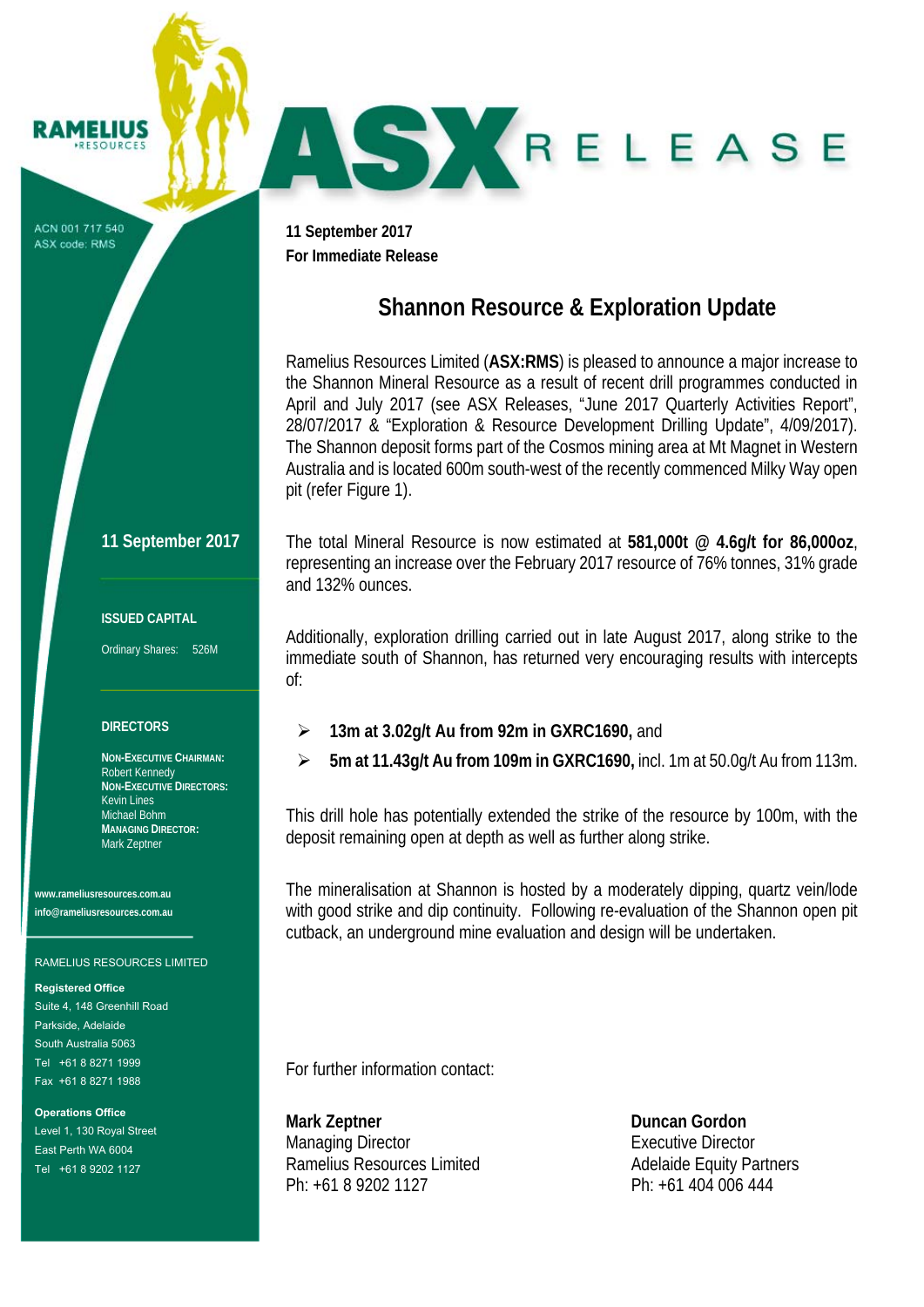## *ABOUT RAMELIUS*

Ramelius owns 100% of the Mt Magnet gold mine and associated processing plant located in the Murchison region of Western Australia. The Company is mining underground at the high-grade Vivien gold mine near Leinster as well as underground at Water Tank Hill and open pit mining at Mt Magnet, with several pit cut-backs and new pits underway that form part of the new Cosmos Mine Area (refer Figure 1).



**Figure 1:** Mt Magnet key mining and exploration target areas

## **Shannon Deposit (Mt Magnet)**

Shannon was previously mined as a 60m deep open pit in 2001-2003. Recorded production is 151,000t @ 2.4g/t for 11,600oz. The Shannon mineralised lode is typically 2-8m thick and strikes north at around 015°. It dips east at an average of 40 to 50° (refer Figure 2).

The lode is broadly lenticular and narrows to the south. A quartz, +/- tourmaline vein, or veins, occur in the core zone, with the vein zone generally between 1-4m thick. Wallrock alteration comprises of silica-sericite and disseminated pyrite. Lower grade strike extents appear to be more of a shear with 10-20% quartz veining present.

The Shannon lode is hosted within a variably porphyritic dacite unit. At the north end, it appears to terminate at the (possibly faulted) contact with an ultramafic unit. Fresh rock occurs between 40-65m below surface.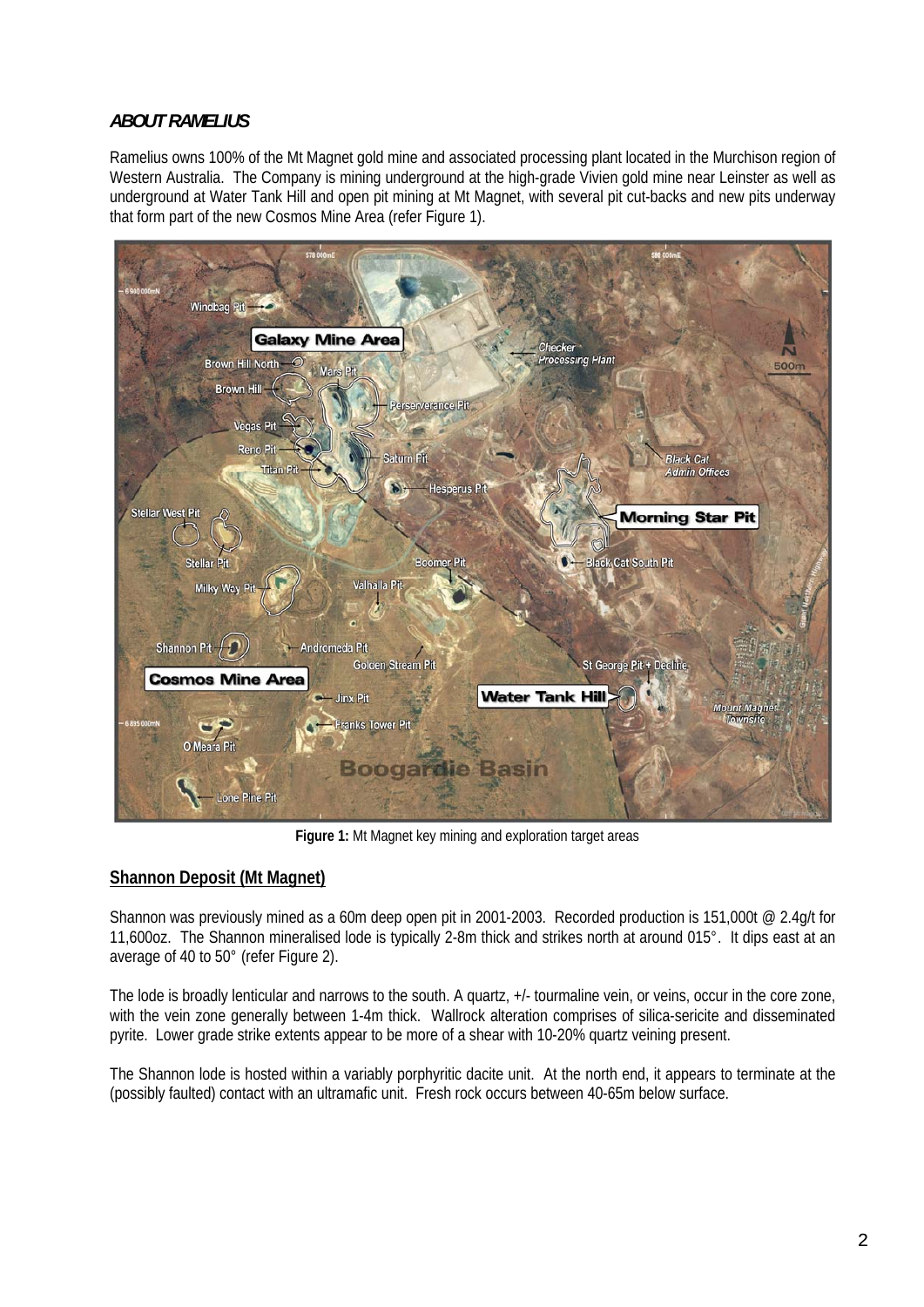

**Figure 2:** Cross section 6895890N +/-10m – Shannon lode model and drilling

### **Mineral Resource**

**Table 1:** Shannon Mineral Resource

| Category     | <b>Tonnes</b> | Grade | <b>Ounces</b> |
|--------------|---------------|-------|---------------|
| Indicated    | 448,000       | 5.0   | 72,000        |
| Inferred     | 133,000       | 3.3   | 14,000        |
| <b>Total</b> | 581,000       | 4.6   | 86,000        |

Note: Figures rounded to nearest 1,000 tonnes, 0.1g/t and 1,000 ounces. Rounding errors may occur.

### **Mineral Resource Commentary**

The resource was generated using historic drilling within, and immediately below the previously mined Shannon open pit, combined with new drilling. Since October 2016, Ramelius has completed 38 RC holes for 7,191m, 2 HQ diamond holes for 366.4m and 1 RC-NQ diamond tail for 311.6m. These holes test the down dip continuation of the lode zone and have an approximate pattern of 20m x 30m (refer Figure 3).

Interpretation was carried out on 10m spaced sections utilising the geological interpretation described above and a nominal 1g/t lower cut-off. A minimum 3m downhole intercept was used and some sub-grade material was included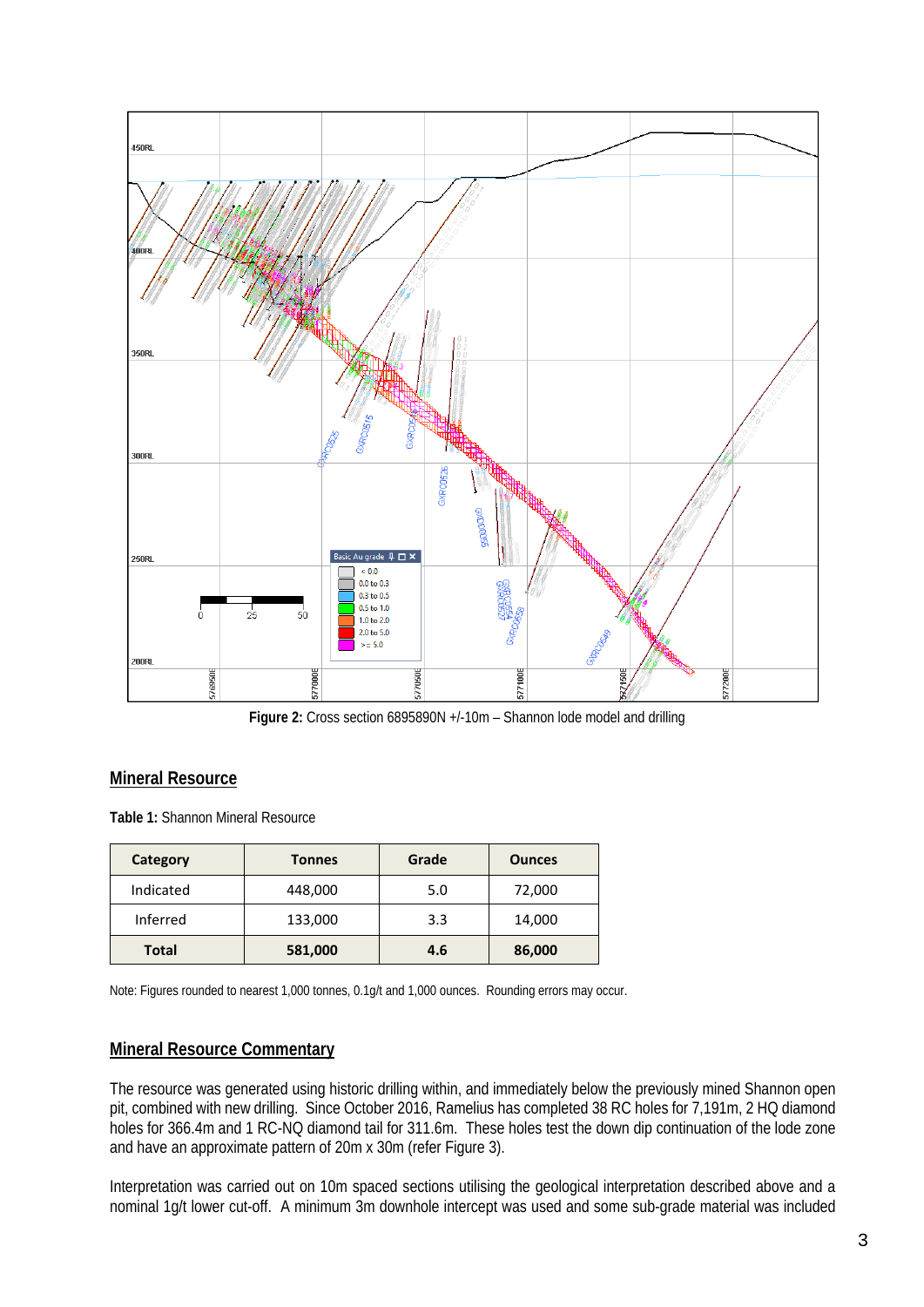on to maintain lode width & shape continuity. A high-grade quartz vein sub-domain was generated for the northern half of the deposit. RC sub-samples and half core were assayed by Fire Assay at a Perth commercial laboratory. Appropriate QAQC samples accompanied primary sample batches.

Samples were grouped by domain, composited to 1m intervals, top-cut and gold was estimated using Ordinary Kriging and anisotropic searches. Resource classification was applied based on drillhole density and interpreted mineralisation continuity. All resources within the lode domain were reported. Resources have been generated for evaluation by open-pit mining near surface and underground mining below 100m. Resource dimensions are currently around 150m strike length and 280m down dip. A previous model was used for an open pit evaluation and design and this pit has received Mining Approval.



Detailed information is given in JORC Table 1 attached below.

**Figure 3:** Oblique view to NW - Resource model by Au grade and drilling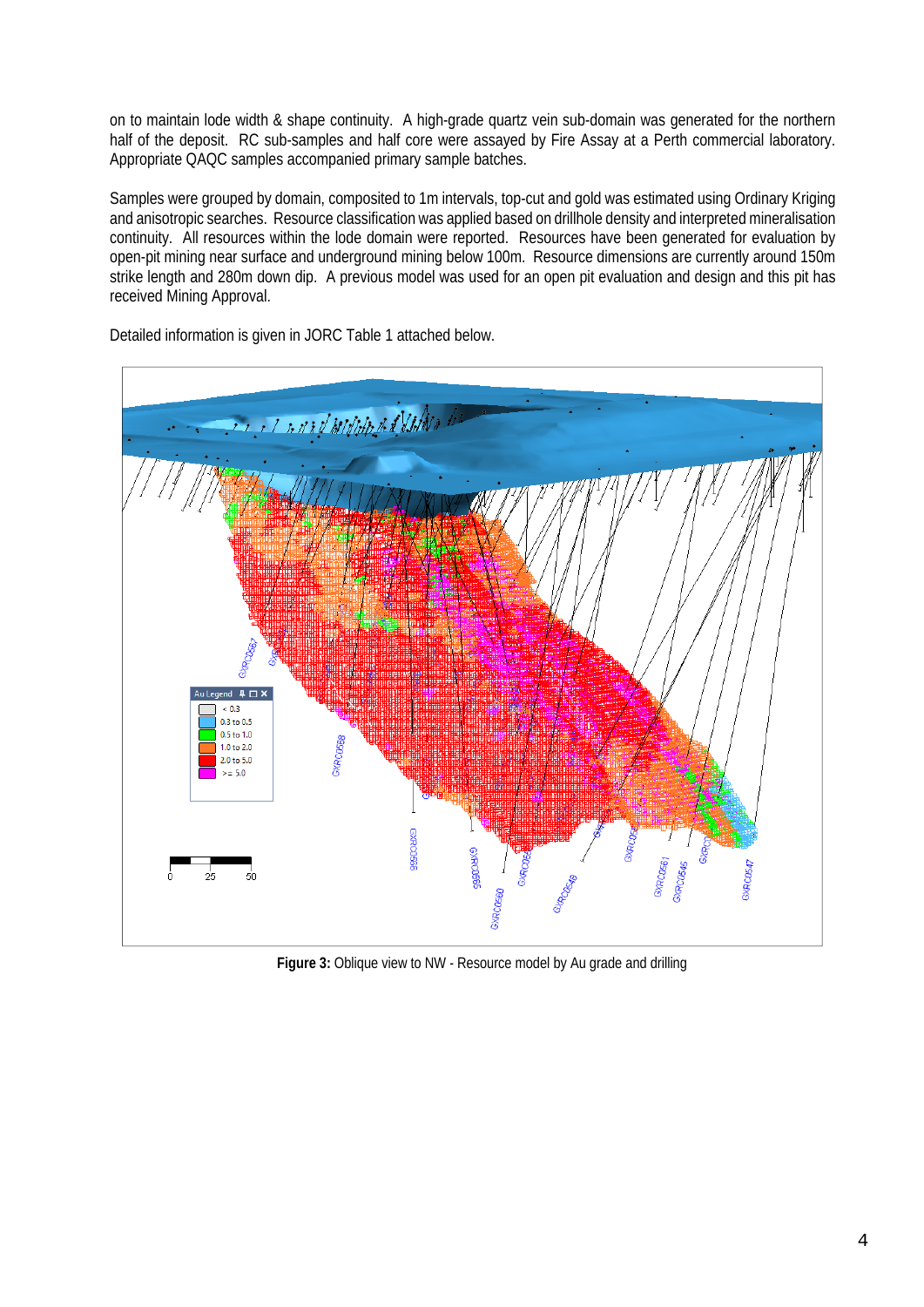## **Shannon Extension Exploration**

RC drilling targeting the southern strike extension of the Shannon lode is in progress, with one drill hole completed in late August 2017 that returned highly encouraging intercepts of:

- **13m at 3.02g/t Au from 92m in GXRC1690,** and
- **5m at 11.43g/t Au from 109m in GXRC1690,** including 1m at 50.0g/t Au from 113m.

Drill hole GXRC1690 lies directly along strike to the south-west of the Shannon lode and 100m to the south of the nearest resource drill hole (refer Figure 4). Mineralisation in the drill hole is associated with quartz veining and sulphides. Drilling along strike and down dip is continuing.



**Figure 4:** Plan view showing Shannon resource model, resource drill holes and recent exploration drill hole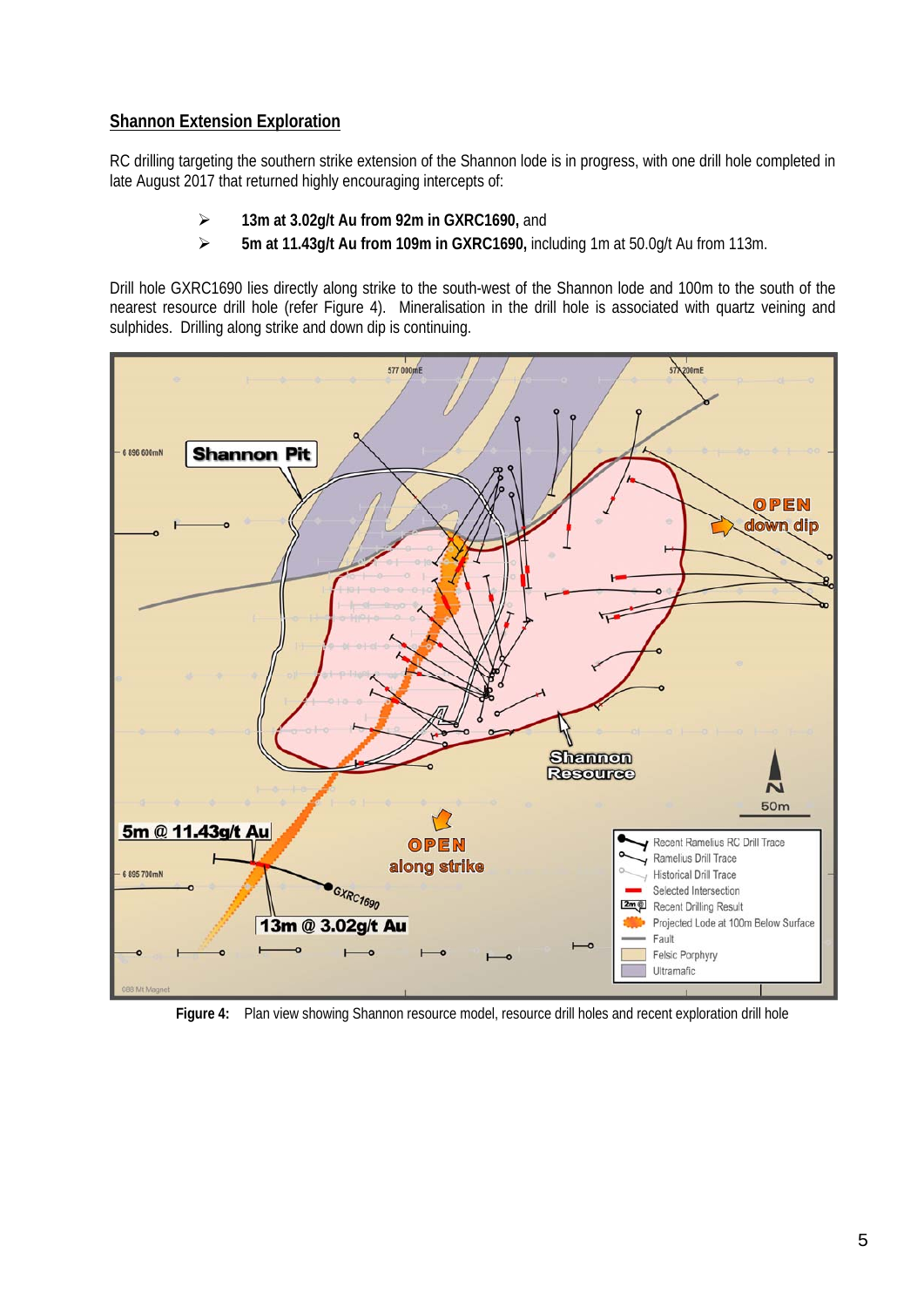#### **Attachment 1:** Shannon Extension RC Drilling Result - Mt Magnet, WA

| Hole Id                                     | Easting | Northing | Az/Dip  | <b>RL</b> | F/Depth(m)   | From $(m)$       | To(m)             | Interval $(m)$            | a/t Au                 |
|---------------------------------------------|---------|----------|---------|-----------|--------------|------------------|-------------------|---------------------------|------------------------|
| <b>GXRC1690</b><br><b>Shannon Extension</b> | 576945  | 6895691  | 290/-60 | 437       | 190<br>Incl. | 92<br>109<br>113 | 105<br>114<br>114 | $\Lambda$ $\Omega$<br>ں ا | 3.02<br>11.43<br>50.00 |

Intercepts generally > 0.5g/t, with up to 2m of internal dilution. NSR denotes no significant results. True width generally 70-90% of interval width. Coordinates are MGA94-Z50.

### *FORWARD LOOKING STATEMENTS*

This report contains forward looking statements. The forward-looking statements are based on current expectations, estimates, assumptions, forecasts and projections and the industry in which it operates as well as other factors that management believes to be relevant and reasonable in the circumstances at the date such statements are made, but which may prove to be incorrect. The forward-looking statements relate to future matters and are subject to various inherent risks and uncertainties. Many known and unknown factors could cause actual events or results to differ materially from the estimated or anticipated events or results expressed or implied by any forward-looking statements. Such factors include, among others, changes in market conditions, future prices of gold and exchange rate movements, the actual results of production, development and/or exploration activities, variations in grade or recovery rates, plant and/or equipment failure and the possibility of cost overruns. Neither Ramelius, its related bodies corporate nor any of their directors, officers, employees, agents or contractors makes any representation or warranty (either express or implied) as to the accuracy, correctness, completeness, adequacy, reliability or likelihood of fulfilment of any forward-looking statement, or any events or results expressed or implied in any forward-looking statement, except to the extent required by law.

### *COMPETENT PERSONS*

The information in this report that relates to Exploration Results and Mineral Resources is based on information compiled by Volker Gartz (Exploration Results) and Rob Hutchison (Mineral Resources), who are Competent Persons and Members of The Australasian Institute of Mining and Metallurgy. Volker Gartz and Rob Hutchison are full-time employees of the company. Volker Gartz and Rob Hutchison have sufficient experience that is relevant to the style of mineralisation and type of deposit under consideration and to the activity being undertaken to qualify as a Competent Person as defined in the 2012 Edition of the "Australasian Code for Reporting of Exploration Results, Mineral Resources and Ore Reserves". Volker Gartz and Rob Hutchison consent to the inclusion in this report of the matters based on their information in the form and context in which it appears.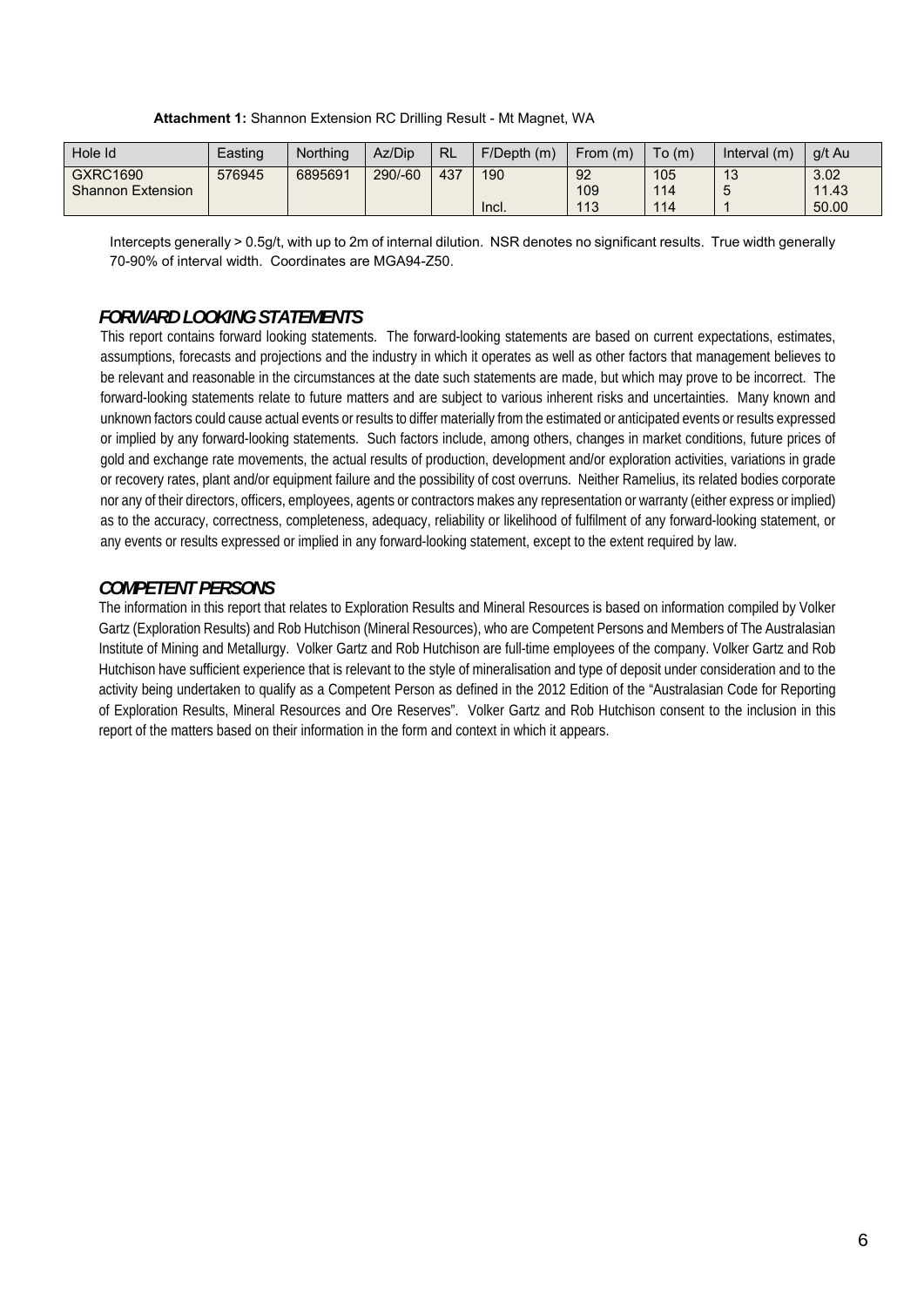## JORC Table 1 Report – Shannon Deposit

## **Section 1 Sampling Techniques and Data**

| <b>Criteria</b>                 | <b>JORC Code explanation</b>                                                                                                                                                                                                                                                                                                                                                                                                                                                                                                                                                                                                                                                                                                                                                                                                                                                                                                                                                                                                                                                                                                                          | Commentary                                                                                                                                                                                                                                                                                                                                                                                                                                                                                                                                                                                                                                                                                                                                                                                    |
|---------------------------------|-------------------------------------------------------------------------------------------------------------------------------------------------------------------------------------------------------------------------------------------------------------------------------------------------------------------------------------------------------------------------------------------------------------------------------------------------------------------------------------------------------------------------------------------------------------------------------------------------------------------------------------------------------------------------------------------------------------------------------------------------------------------------------------------------------------------------------------------------------------------------------------------------------------------------------------------------------------------------------------------------------------------------------------------------------------------------------------------------------------------------------------------------------|-----------------------------------------------------------------------------------------------------------------------------------------------------------------------------------------------------------------------------------------------------------------------------------------------------------------------------------------------------------------------------------------------------------------------------------------------------------------------------------------------------------------------------------------------------------------------------------------------------------------------------------------------------------------------------------------------------------------------------------------------------------------------------------------------|
| <b>Sampling</b><br>techniques   | Nature and quality of sampling (e.g.<br>$\bullet$<br>cut channels, random chips, or specific<br>specialised industry standard<br>measurement tools appropriate to the<br>minerals under investigation, such as<br>down hole gamma sondes, or handheld<br>XRF instruments, etc.). These examples<br>should not be taken as limiting the broad<br>meaning of sampling.<br>Include reference to measures taken<br>to ensure sample representivity and the<br>appropriate calibration of any<br>measurement tools or systems used.<br>Aspects of the determination of<br>mineralisation that are Material to the<br>Public Report.<br>In cases where 'industry standard'<br>work has been done this would be<br>relatively simple (e.g. 'reverse circulation<br>drilling was used to obtain 1 m samples<br>from which 3 kg was pulverised to<br>produce a 30g charge for fire assay'). In<br>other cases more explanation may be<br>required, such as where there is coarse<br>gold that has inherent sampling<br>problems. Unusual commodities or<br>mineralisation types (e.g. submarine<br>nodules) may warrant disclosure of<br>detailed information. | Sampled by RC drilling with samples collected as 1m<br>$\bullet$<br>samples and sub-sampled using a riffle or cone<br>splitter to produce ≈3kg sub-samples. Drillhole<br>locations were designed to cover the spatial extents<br>of the interpreted mineralisation.<br>1m intervals or geologically selected 0.3-1.3m<br>$\bullet$<br>intervals were sampled for diamond drilling which<br>was sawn into half core for sampling<br>Drill hole locations were designed to allow for spatial<br>$\bullet$<br>spread across the interpreted mineralised zone.<br>Standard fire assaying was employed using a 50gm<br>$\bullet$<br>charge with an AAS finish.<br>The majority of drilling at Shannon is new and<br>$\bullet$<br>historic drilling is only within and just below the<br>mined pit. |
| <b>Drilling</b><br>techniques   | Drill type (e.g. core, reverse circulation,<br>$\bullet$<br>open-hole hammer, rotary air blast,<br>auger, Bangka, sonic, etc.) and details<br>(e.g. core diameter, triple or standard<br>tube, depth of diamond tails, face-<br>sampling bit or other type, whether core<br>is oriented and if so, by what method,<br>$etc.$ ).                                                                                                                                                                                                                                                                                                                                                                                                                                                                                                                                                                                                                                                                                                                                                                                                                       | RC Drilling was completed using best practice 5 34"<br>$\bullet$<br>face sampling RC drilling hammers, 3" Aircore bits.<br>Diamond drilling engaged HQ or NQ core sizes<br>Minor historical RAB & Aircore drilling may be<br>included in upper zones, otherwise only RC or<br>diamond drill hole data is utilized                                                                                                                                                                                                                                                                                                                                                                                                                                                                             |
| <b>Drill sample</b><br>recovery | Method of recording and assessing core<br>$\bullet$<br>and chip sample recoveries and results<br>assessed.<br>Measures taken to maximise sample<br>recovery and ensure representative<br>nature of the samples.<br>Whether a relationship exists between<br>sample recovery and grade and whether<br>sample bias may have occurred due to<br>preferential loss/gain of fine/coarse<br>material.                                                                                                                                                                                                                                                                                                                                                                                                                                                                                                                                                                                                                                                                                                                                                       | RC drillholes samples were visually inspected by the<br>$\bullet$<br>supervising geologist to ensure adequate clean<br>sample recoveries were achieved.<br>Zones of poor sample return are recorded in the<br>$\bullet$<br>database and cross checked once assay results are<br>received from the laboratory to ensure no<br>misrepresentation of sampling intervals has<br>occurred. Excellent RC and diamond drill recovery is<br>reported from all RC and diamond holes.<br>No indication of sample bias is evident or has been<br>established                                                                                                                                                                                                                                             |
| <b>Logging</b>                  | Whether core and chip samples have<br>$\bullet$<br>been geologically and geotechnically<br>logged to a level of detail to support                                                                                                                                                                                                                                                                                                                                                                                                                                                                                                                                                                                                                                                                                                                                                                                                                                                                                                                                                                                                                     | All drill samples are geologically logged on site by<br>$\bullet$<br>RMS geologists. Details on the host lithologies,<br>deformation, dominant minerals including sulphide                                                                                                                                                                                                                                                                                                                                                                                                                                                                                                                                                                                                                    |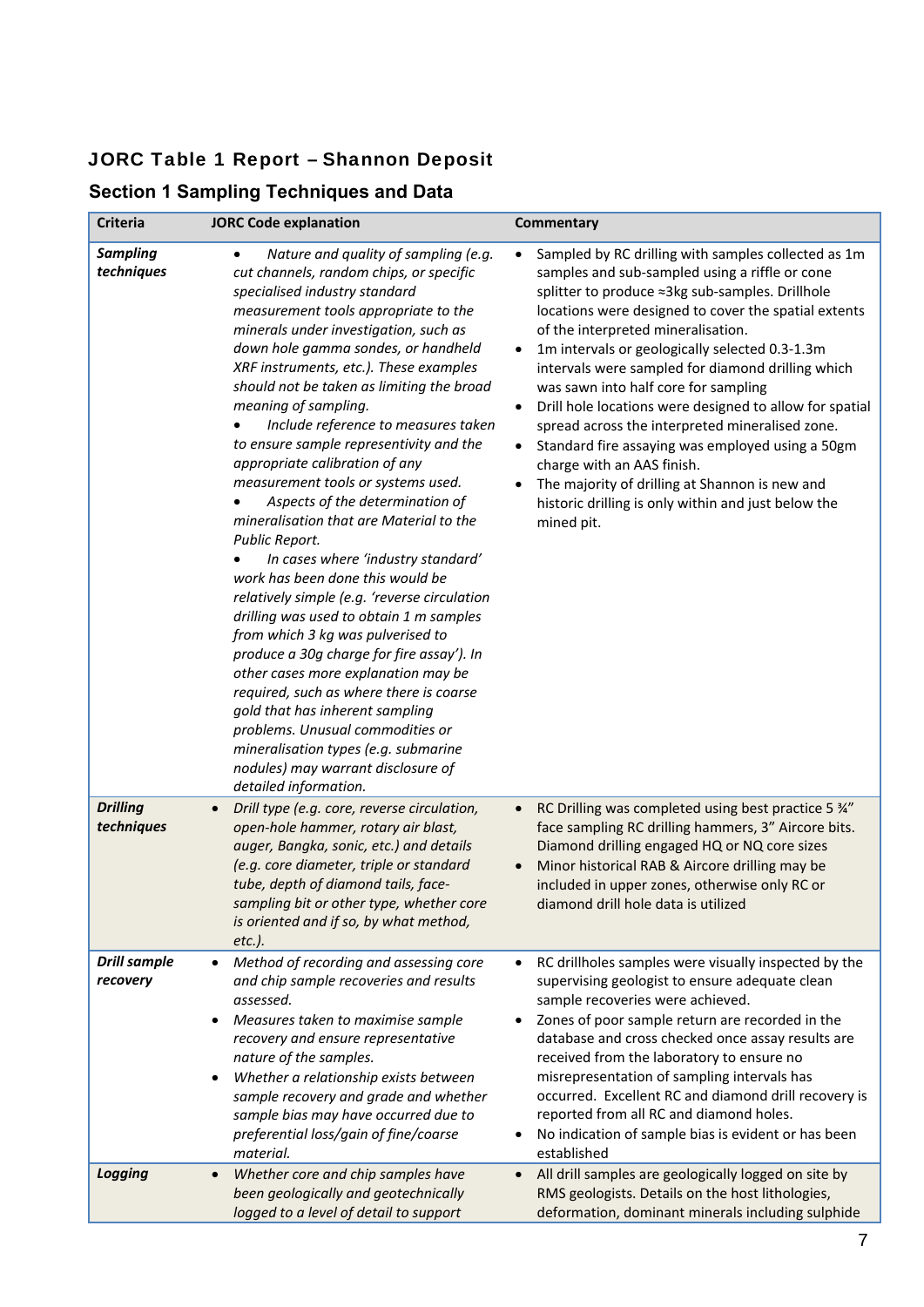| Criteria                                                   | <b>JORC Code explanation</b>                                                                                                                                                                                                                                                                                                                                                                                                                                                                                                                                                                                                                                                                                                                               | <b>Commentary</b>                                                                                                                                                                                                                                                                                                                                                                                                                                                                                                                                                                                                                                                                                                                                                                                                                                                                                                                                                                                                                                                                 |
|------------------------------------------------------------|------------------------------------------------------------------------------------------------------------------------------------------------------------------------------------------------------------------------------------------------------------------------------------------------------------------------------------------------------------------------------------------------------------------------------------------------------------------------------------------------------------------------------------------------------------------------------------------------------------------------------------------------------------------------------------------------------------------------------------------------------------|-----------------------------------------------------------------------------------------------------------------------------------------------------------------------------------------------------------------------------------------------------------------------------------------------------------------------------------------------------------------------------------------------------------------------------------------------------------------------------------------------------------------------------------------------------------------------------------------------------------------------------------------------------------------------------------------------------------------------------------------------------------------------------------------------------------------------------------------------------------------------------------------------------------------------------------------------------------------------------------------------------------------------------------------------------------------------------------|
|                                                            | appropriate Mineral Resource estimation,<br>mining studies and metallurgical studies.<br>Whether logging is qualitative or<br>quantitative in nature. Core (or costean,<br>channel, etc.) photography.<br>The total length and percentage of the<br>relevant intersections logged.                                                                                                                                                                                                                                                                                                                                                                                                                                                                         | species and alteration minerals plus veining are<br>recorded relationally (separately).<br>Drillhole logging of chips or core is qualitative on<br>$\bullet$<br>visual recordings of rock forming minerals and<br>estimates of mineral abundance.<br>The entire length of drillholes are geologically logged                                                                                                                                                                                                                                                                                                                                                                                                                                                                                                                                                                                                                                                                                                                                                                      |
| Sub-sampling<br>techniques<br>and sample<br>preparation    | If core, whether cut or sawn and whether<br>$\bullet$<br>quarter, half or all core taken.<br>If non-core, whether riffled, tube<br>$\bullet$<br>sampled, rotary split, etc. and whether<br>sampled wet or dry.<br>For all sample types, the nature, quality<br>and appropriateness of the sample<br>preparation technique.<br>Quality control procedures adopted for all<br>$\bullet$<br>sub-sampling stages to maximise<br>representivity of samples.<br>Measures taken to ensure that the<br>$\bullet$<br>sampling is representative of the in situ<br>material collected, including for instance<br>results for field duplicate/second-half<br>sampling.<br>Whether sample sizes are appropriate to<br>the grain size of the material being<br>sampled. | Duplicate samples are collected every 25 <sup>th</sup> sample<br>$\bullet$<br>from the drill chips or core samples.<br>Dry RC 1m samples are riffle split to 3kg as drilled<br>$\bullet$<br>and dispatched to the laboratory. Any wet samples<br>are recorded in the database as such and allowed to<br>dry before splitting and dispatching to the<br>laboratory. Diamond core was half core sawn before<br>sampling.<br>All samples are pulverized prior to splitting in the<br>$\bullet$<br>laboratory to ensure homogenous samples with 85%<br>passing 75um. 200gm is extracted by spatula that is<br>used for the 50gm charge on standard fire assays.<br>All samples submitted to the laboratory are sorted<br>$\bullet$<br>and reconciled against the submission documents.<br>In addition to duplicates a high grade or low grade<br>standard is included every 25 <sup>th</sup> sample, a controlled<br>blank is inserted every 100 <sup>th</sup> sample.<br>The sample size is considered appropriate for the<br>$\bullet$<br>type, style, thickness and consistency of |
| <b>Quality of</b><br>assay data and<br>laboratory<br>tests | The nature, quality and appropriateness<br>$\bullet$<br>of the assaying and laboratory<br>procedures used and whether the<br>technique is considered partial or total.<br>For geophysical tools, spectrometers,<br>handheld XRF instruments, etc., the<br>parameters used in determining the<br>analysis including instrument make and<br>model, reading times, calibrations factors<br>applied and their derivation, etc.<br>Nature of quality control procedures<br>adopted (e.g. standards, blanks,<br>duplicates, external laboratory checks)<br>and whether acceptable levels of<br>accuracy (i.e. lack of bias) and precision<br>have been established.                                                                                              | mineralization.<br>The fire assay method is designed to measure the<br>$\bullet$<br>total gold in the sample. A standard 50g charge is<br>fired followed by acid digestion and measurement<br>by AAS.<br>No field analyses of gold grades are completed.<br>$\bullet$<br>Quantitative analysis of the gold content and trace<br>elements is undertaken in a controlled laboratory<br>environment.<br>Industry best practice is employed with the inclusion<br>$\bullet$<br>of duplicates and standards as discussed above, and<br>used by Ramelius as well as the laboratory. All<br>Ramelius standards and blanks are interrogated to<br>ensure they lie within acceptable tolerances.<br>Additionally, sample size, grind size and field<br>duplicates are examined to ensure no bias to gold<br>grades exists.                                                                                                                                                                                                                                                                 |
| Verification of<br>sampling and<br>assaying                | The verification of significant<br>$\bullet$<br>intersections by either independent or<br>alternative company personnel.<br>The use of twinned holes.<br>Documentation of primary data, data<br>٠<br>entry procedures, data verification, data<br>storage (physical and electronic)<br>protocols.<br>Discuss any adjustment to assay data.                                                                                                                                                                                                                                                                                                                                                                                                                 | Alternative Ramelius personnel have inspected the<br>$\bullet$<br>chips and diamond core in the field to verify the<br>correlation of mineralised zones between assay<br>results and lithology, alteration and mineralization.<br>All holes are digitally logged in the field and all<br>$\bullet$<br>primary data is forwarded to Ramelius' Database<br>Administrator (DBA) in Perth where it is imported<br>into Datashed. Assay data is electronically merged<br>when received from the laboratory. The responsible<br>project geologist reviews the data in the database to<br>ensure that it is correct and has merged properly<br>and that all the drill data collected in the field has<br>been captured and entered in to the database                                                                                                                                                                                                                                                                                                                                    |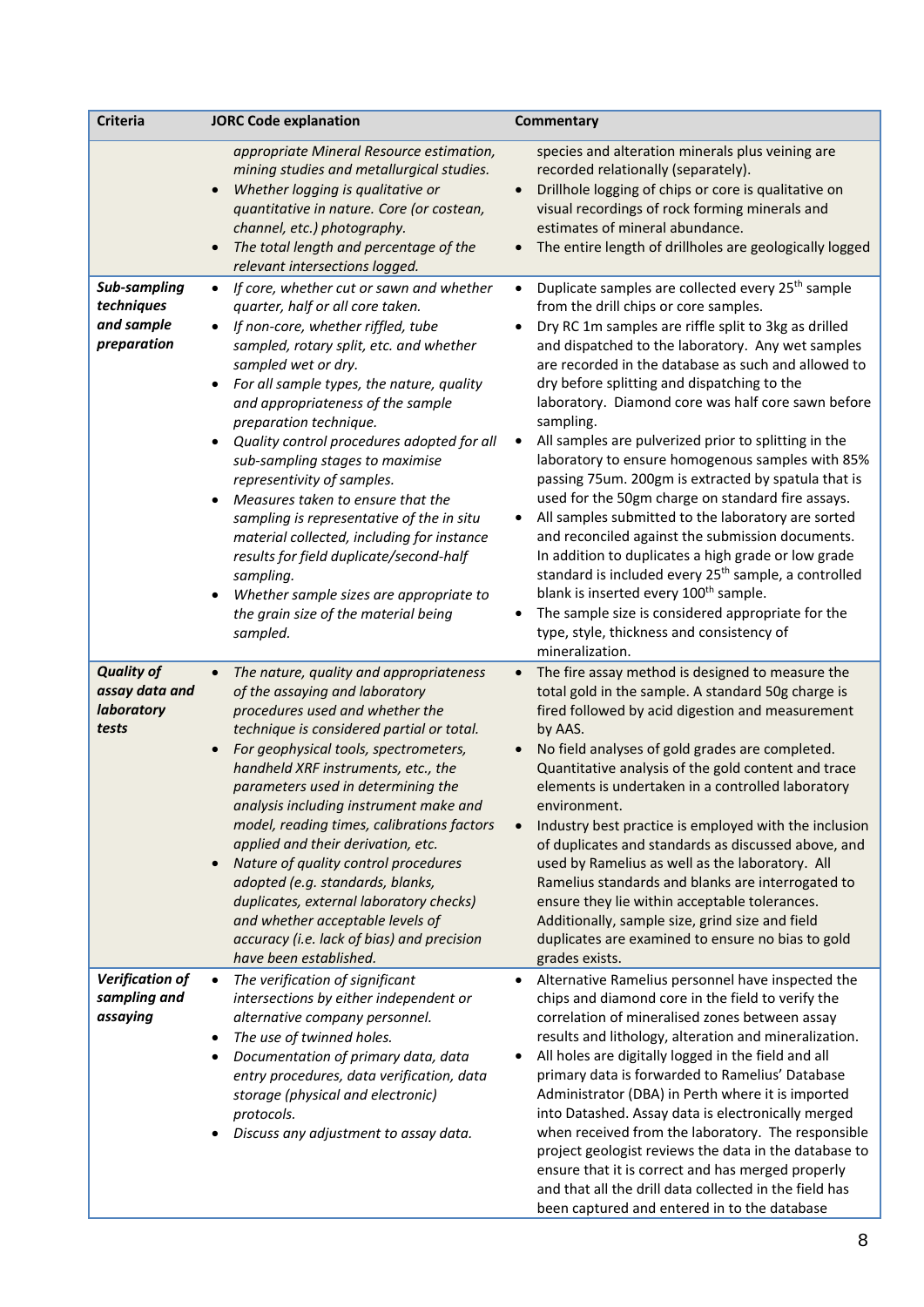| <b>Criteria</b>                                                            | <b>JORC Code explanation</b>                                                                                                                                                                                                                                                                                                                                                                                  | Commentary                                                                                                                                                                                                                                                                                                                                                                                  |
|----------------------------------------------------------------------------|---------------------------------------------------------------------------------------------------------------------------------------------------------------------------------------------------------------------------------------------------------------------------------------------------------------------------------------------------------------------------------------------------------------|---------------------------------------------------------------------------------------------------------------------------------------------------------------------------------------------------------------------------------------------------------------------------------------------------------------------------------------------------------------------------------------------|
|                                                                            |                                                                                                                                                                                                                                                                                                                                                                                                               | correctly.<br>The responsible geologist makes the DBA aware of<br>any errors and/or omissions to the database and the<br>corrections (if required) are corrected in the<br>database immediately.<br>No adjustments or calibrations are made to any<br>assay data                                                                                                                            |
| <b>Location of</b><br>data points                                          | Accuracy and quality of surveys used to<br>locate drill holes (collar and down-hole<br>surveys), trenches, mine workings and<br>other locations used in Mineral Resource<br>estimation.<br>Specification of the grid system used.<br>$\bullet$<br>Quality and adequacy of topographic<br>control.                                                                                                             | Hole collars are picked up using accurate DGPS<br>$\bullet$<br>survey control. All down hole surveys are collected<br>using downhole electronic single shot or gyro<br>surveying techniques provided by the drilling<br>contractors.<br>All holes are picked up in MGA94 - Zone 50 grid<br>$\bullet$<br>coordinates.<br>Topographic control is established from DTM survey<br>control bases |
| <b>Data spacing</b><br>and<br>distribution                                 | Data spacing for reporting of Exploration<br>Results.<br>Whether the data spacing and<br>distribution is sufficient to establish the<br>degree of geological and grade continuity<br>appropriate for the Mineral Resource and<br>Ore Reserve estimation procedure(s) and<br>classifications applied.<br>Whether sample compositing has been<br>applied.                                                       | Resource definition drillholes were generally<br>$\bullet$<br>planned on a minimum 20m x 25m spacing.<br>This resource spacing is considered adequate to<br>$\bullet$<br>define the geological and grade continuity of<br>mineralisation<br>No sample compositing has been applied within key<br>mineralised intervals.                                                                     |
| <b>Orientation of</b><br>data in<br>relation to<br>geological<br>structure | Whether the orientation of sampling<br>$\bullet$<br>achieves unbiased sampling of possible<br>structures and the extent to which this is<br>known, considering the deposit type.<br>If the relationship between the drilling<br>orientation and the orientation of key<br>mineralised structures is considered to<br>have introduced a sampling bias, this<br>should be assessed and reported if<br>material. | The drilling is drilled orthogonal to the interpreted<br>$\bullet$<br>strike of the target horizon.<br>No significant bias has been recognised<br>$\bullet$                                                                                                                                                                                                                                 |
| <b>Sample</b><br>security                                                  | The measures taken to ensure sample<br>$\bullet$<br>security.                                                                                                                                                                                                                                                                                                                                                 | All bagged drill samples are delivered directly from<br>$\bullet$<br>the field to the assay laboratory in Perth, whereupon<br>the laboratory checks the physically received<br>samples against Ramelius' sample<br>submission/dispatch notes.                                                                                                                                               |
| <b>Audits or</b><br>reviews                                                | The results of any audits or reviews of<br>sampling techniques and data.                                                                                                                                                                                                                                                                                                                                      | No external audits have been completed to date.<br>$\bullet$                                                                                                                                                                                                                                                                                                                                |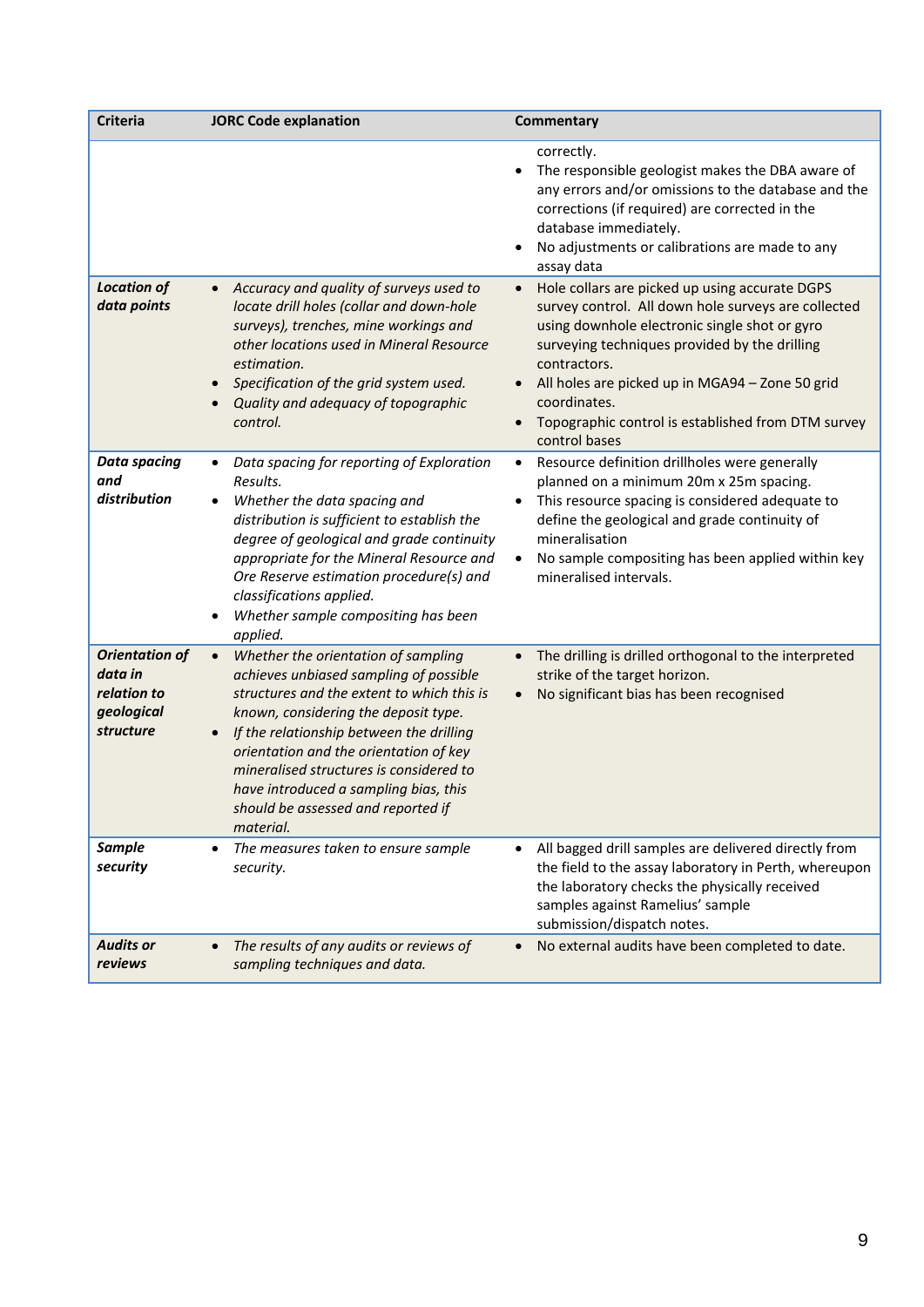# **Section 2 Reporting of Exploration Results**

| Criteria                                                | <b>JORC Code explanation</b>                                                                                                                                                                                                                                                                                                                                                                                                                                                                                                                                                                                                                                                                                                                                        | <b>Commentary</b>                                                                                                                                                                                                                                                                                                                                                                                                                                                                                                                                                                                                                                                                                                                                                                                                                                                                                                                                                                                                                                                                                                                                                                                                                            |
|---------------------------------------------------------|---------------------------------------------------------------------------------------------------------------------------------------------------------------------------------------------------------------------------------------------------------------------------------------------------------------------------------------------------------------------------------------------------------------------------------------------------------------------------------------------------------------------------------------------------------------------------------------------------------------------------------------------------------------------------------------------------------------------------------------------------------------------|----------------------------------------------------------------------------------------------------------------------------------------------------------------------------------------------------------------------------------------------------------------------------------------------------------------------------------------------------------------------------------------------------------------------------------------------------------------------------------------------------------------------------------------------------------------------------------------------------------------------------------------------------------------------------------------------------------------------------------------------------------------------------------------------------------------------------------------------------------------------------------------------------------------------------------------------------------------------------------------------------------------------------------------------------------------------------------------------------------------------------------------------------------------------------------------------------------------------------------------------|
| <b>Mineral</b><br>tenement and<br>land tenure<br>status | Type, reference name/number, location<br>and ownership including agreements or<br>material issues with third parties such as<br>joint ventures, partnerships, overriding<br>royalties, native title interests, historical<br>sites, wilderness or national park and<br>environmental settings.<br>The security of the tenure held at the time<br>of reporting along with any known<br>impediments to obtaining a licence to<br>operate in the area.                                                                                                                                                                                                                                                                                                                 | The results reported in this report are on granted<br>Mining Leases throughout Mount Magnet Gold Pty<br>Limited, all owned 100% by Ramelius Resources<br>Limited.<br>At this time all the tenements are in good standing.<br>There are no known impediments to obtaining a<br>licence to operate in the area.                                                                                                                                                                                                                                                                                                                                                                                                                                                                                                                                                                                                                                                                                                                                                                                                                                                                                                                                |
| <b>Exploration</b><br>done by other<br>parties          | Acknowledgment and appraisal of<br>$\bullet$<br>exploration by other parties.                                                                                                                                                                                                                                                                                                                                                                                                                                                                                                                                                                                                                                                                                       | Previous work consists of RAB/AC and RC drilling<br>drilled by previous owners including WMC, Hill 50<br>Gold NL and Harmony Gold                                                                                                                                                                                                                                                                                                                                                                                                                                                                                                                                                                                                                                                                                                                                                                                                                                                                                                                                                                                                                                                                                                            |
| Geology                                                 | Deposit type, geological setting and style<br>of mineralisation.                                                                                                                                                                                                                                                                                                                                                                                                                                                                                                                                                                                                                                                                                                    | All drill targets are orogenic structurally controlled<br>$\bullet$<br>Archean gold deposits<br>Shannon is hosted in porphyritic felsic intrusive units<br>$\bullet$<br>of the Boogardie Formation. Mineralisation is<br>confined to 40-50° east dipping, 2-8m thick<br>vein/shear zone. Gold mineralisation is related to<br>quartz veins, disseminated sulphides and silica-<br>sericite alteration.                                                                                                                                                                                                                                                                                                                                                                                                                                                                                                                                                                                                                                                                                                                                                                                                                                       |
| <b>Drill hole</b><br><b>Information</b>                 | A summary of all information material to<br>$\bullet$<br>the understanding of the exploration<br>results including a tabulation of the<br>following information for all Material drill<br>holes:<br>o easting and northing of the drill hole<br>collar<br>elevation or RL (Reduced Level -<br>$\circ$<br>elevation above sea level in metres) of<br>the drill hole collar<br>dip and azimuth of the hole<br>$\circ$<br>down hole length and interception<br>O<br>depth<br>hole length.<br>$\circ$<br>If the exclusion of this information is<br>justified on the basis that the information<br>is not Material and this exclusion does not<br>detract from the understanding of the<br>report, the Competent Person should<br>clearly explain why this is the case. | All the drill holes reported in this report have the<br>$\bullet$<br>following parameters applied. All drill holes<br>completed, including holes with no significant results<br>(as defined in the Attachments) are reported in this<br>announcement.<br>Hole collars are picked up using accurate DGPS<br>survey control. All down hole surveys are collected<br>using gyro surveying techniques provided by the<br>drilling contractor.<br>Easting and northing are given in MGA94<br>coordinates (Zone 50) as defined in the<br>Attachments.<br><b>RL</b> is AHD<br>Dip is the inclination of the hole from the horizontal.<br>Azimuth is reported in magnetic degrees as the<br>direction the hole is drilled. MGA94 and magnetic<br>degrees vary by $<$ 1 <sup>0</sup> in the project area.<br>Down hole length is the distance measured along the<br>drill hole trace. Intersection length is the thickness<br>of an anomalous gold intersection measured along<br>the drill hole trace.<br>Hole length is the distance from the surface to the<br>end of the hole measured along the drill hole trace.<br>Gold grades greater than 0.5 g/t Au are highlighted<br>where good continuity of higher grade<br>mineralization is observed. |
| Data<br>aggregation<br>methods                          | In reporting Exploration Results,<br>weighting averaging techniques,<br>maximum and/or minimum grade<br>truncations (e.g. cutting of high grades)<br>and cut-off grades are usually Material                                                                                                                                                                                                                                                                                                                                                                                                                                                                                                                                                                        | The first gold assay result received from each sample<br>$\bullet$<br>reported by the laboratory is tabled in the list of<br>significant assays. Subsequent repeat analyses when<br>performed by the laboratory are checked against the<br>original to ensure repeatability of the assay results.                                                                                                                                                                                                                                                                                                                                                                                                                                                                                                                                                                                                                                                                                                                                                                                                                                                                                                                                            |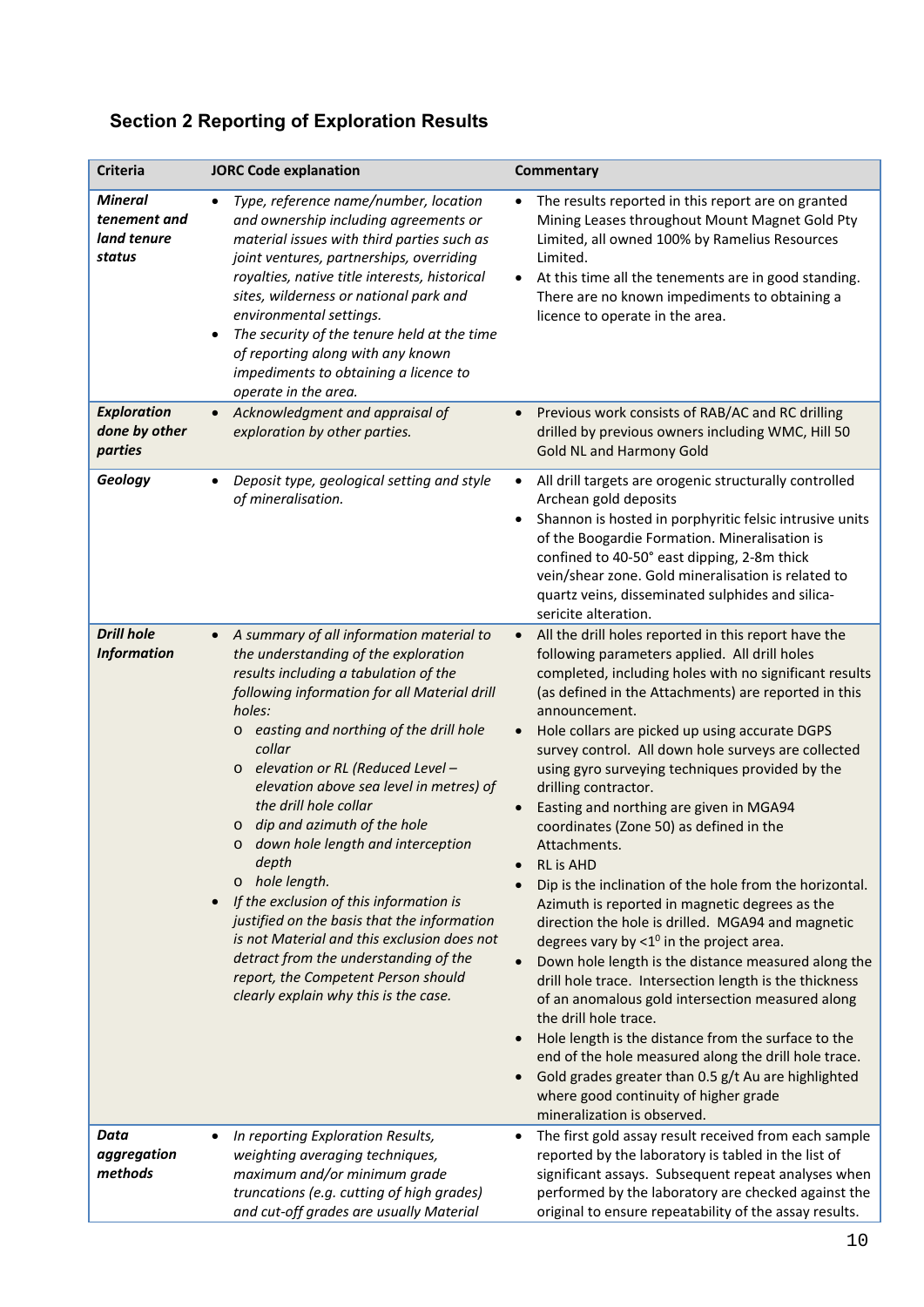| <b>Criteria</b>                                                                 | <b>JORC Code explanation</b>                                                                                                                                                                                                                                                                                                                                                                                          | Commentary                                                                                                                                                                                                                                                                                                                                                                                                                    |
|---------------------------------------------------------------------------------|-----------------------------------------------------------------------------------------------------------------------------------------------------------------------------------------------------------------------------------------------------------------------------------------------------------------------------------------------------------------------------------------------------------------------|-------------------------------------------------------------------------------------------------------------------------------------------------------------------------------------------------------------------------------------------------------------------------------------------------------------------------------------------------------------------------------------------------------------------------------|
|                                                                                 | and should be stated.<br>Where aggregate intercepts incorporate<br>short lengths of high grade results and<br>longer lengths of low grade results, the<br>procedure used for such aggregation<br>should be stated and some typical<br>examples of such aggregations should be<br>shown in detail.<br>The assumptions used for any reporting of<br>metal equivalent values should be clearly<br>stated.                | Weighted average techniques are applied to<br>determine the grade of the anomalous interval when<br>geological intervals less than 1m have been sampled.<br>Exploration drilling results are generally reported<br>$\bullet$<br>using a 0.5 g/t Au lower cut-off (as described above<br>and reported in the Attachments) and may include<br>up to 2m of internal dilution<br>No metal equivalent reporting is used or applied |
| Relationship<br>between<br>mineralisation<br>widths and<br>intercept<br>lengths | These relationships are particularly<br>important in the reporting of Exploration<br>Results.<br>If the geometry of the mineralisation with<br>$\bullet$<br>respect to the drill hole angle is known, its<br>nature should be reported.<br>If it is not known and only the down hole<br>lengths are reported, there should be a<br>clear statement to this effect (e.g. 'down<br>hole length, true width not known'). | The intersection length is measured down the length<br>$\bullet$<br>of the hole and is not usually the true width.<br>True widths are noted within the intercept tables                                                                                                                                                                                                                                                       |
| <b>Diagrams</b>                                                                 | Appropriate maps and sections (with<br>scales) and tabulations of intercepts<br>should be included for any significant<br>discovery being reported These should<br>include, but not be limited to a plan view<br>of drill hole collar locations and<br>appropriate sectional views.                                                                                                                                   | Representative example maps and sections are<br>٠<br>included in the text.                                                                                                                                                                                                                                                                                                                                                    |
| <b>Balanced</b><br>reporting                                                    | Where comprehensive reporting of all<br>$\bullet$<br>Exploration Results is not practicable,<br>representative reporting of both low and<br>high grades and/or widths should be<br>practiced to avoid misleading reporting of<br><b>Exploration Results.</b>                                                                                                                                                          | All drillhole intercepts completed by RMS are<br>$\bullet$<br>reported. Only new holes are reported in this<br>release. All other drilling has been released<br>previously.                                                                                                                                                                                                                                                   |
| Other<br>substantive<br>exploration<br>data                                     | Other exploration data, if meaningful and<br>material, should be reported including<br>(but not limited to): geological<br>observations; geophysical survey results;<br>geochemical survey results; bulk samples<br>- size and method of treatment;<br>metallurgical test results; bulk density,<br>groundwater, geotechnical and rock<br>characteristics; potential deleterious or<br>contaminating substances.      | No other exploration data that has been collected is<br>considered meaningful and material to this report.                                                                                                                                                                                                                                                                                                                    |
| <b>Further work</b>                                                             | The nature and scale of planned further<br>$\bullet$<br>work (e.g. tests for lateral extensions or<br>depth extensions or large-scale step-out<br>drilling).<br>Diagrams clearly highlighting the areas of<br>possible extensions, including the main<br>geological interpretations and future<br>drilling areas, provided this information is<br>not commercially sensitive.                                         | Future exploration includes further drilling along<br>strike and down dip                                                                                                                                                                                                                                                                                                                                                     |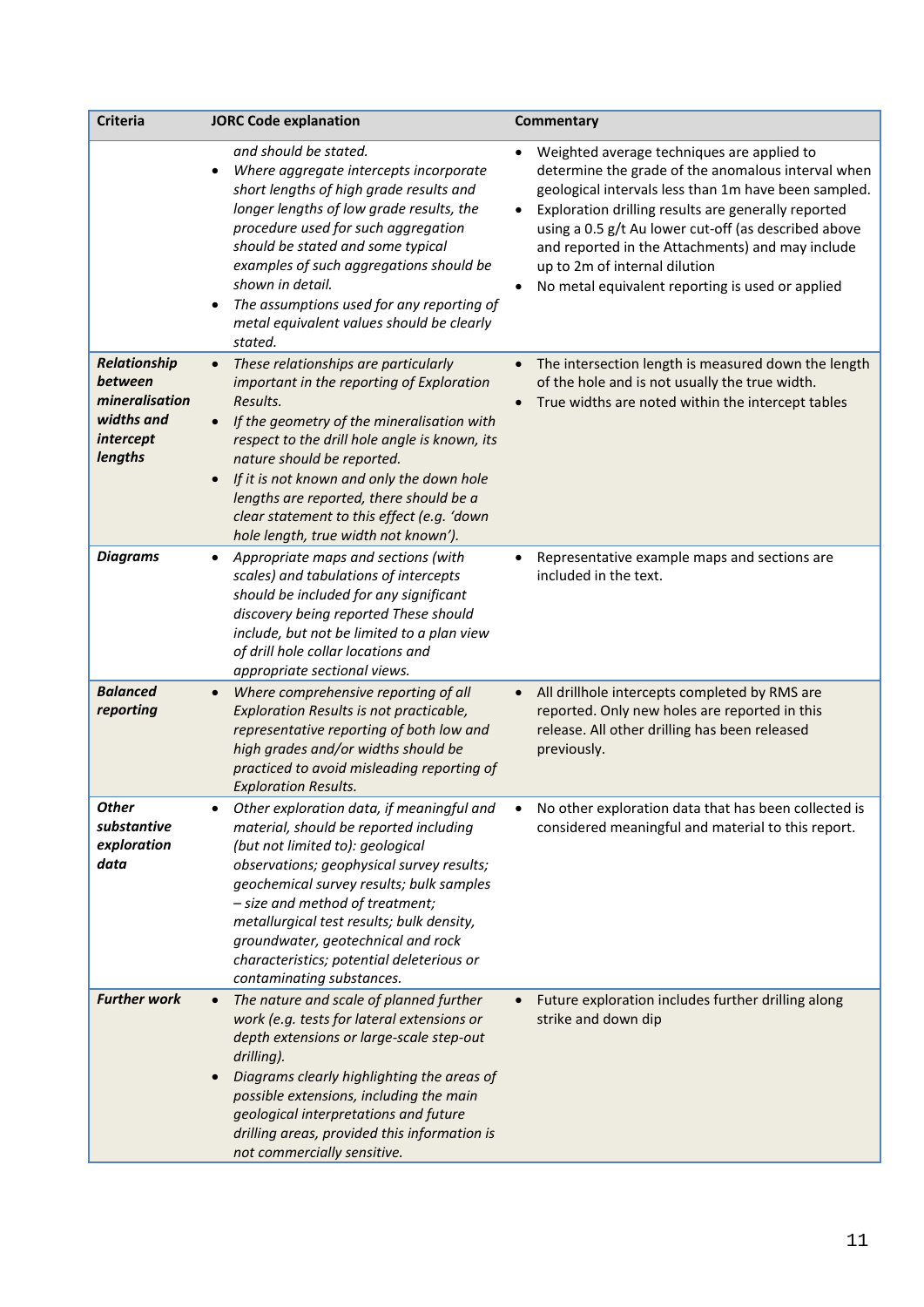| Criteria                                         | <b>JORC Code explanation</b>                                                                                                                                                                                                                                                                                                                                                                                                                                                                                                                                                                                                                                                                                                                                                                                                                                                                                                                                                                                                | Commentary                                                                                                                                                                                                                                                                                                                                                                                                                                                                                                                                                                                                                                                                                                                                                                                                                                                                                                                                                                                                                                                      |
|--------------------------------------------------|-----------------------------------------------------------------------------------------------------------------------------------------------------------------------------------------------------------------------------------------------------------------------------------------------------------------------------------------------------------------------------------------------------------------------------------------------------------------------------------------------------------------------------------------------------------------------------------------------------------------------------------------------------------------------------------------------------------------------------------------------------------------------------------------------------------------------------------------------------------------------------------------------------------------------------------------------------------------------------------------------------------------------------|-----------------------------------------------------------------------------------------------------------------------------------------------------------------------------------------------------------------------------------------------------------------------------------------------------------------------------------------------------------------------------------------------------------------------------------------------------------------------------------------------------------------------------------------------------------------------------------------------------------------------------------------------------------------------------------------------------------------------------------------------------------------------------------------------------------------------------------------------------------------------------------------------------------------------------------------------------------------------------------------------------------------------------------------------------------------|
| <b>Database</b><br>integrity                     | Measures taken to ensure that data has<br>not been corrupted by, for example,<br>transcription or keying errors, between<br>its initial collection and its use for<br>Mineral Resource estimation purposes.<br>Data validation procedures used.<br>$\bullet$                                                                                                                                                                                                                                                                                                                                                                                                                                                                                                                                                                                                                                                                                                                                                                | Data has been sourced from the RMS drillhole<br>database using the Datashed system<br>Validation checks were conducted for overlapping<br>intervals, duplicate assays, EOH depth and negative<br>or zero assay values                                                                                                                                                                                                                                                                                                                                                                                                                                                                                                                                                                                                                                                                                                                                                                                                                                           |
| <b>Site visits</b>                               | Comment on any site visits undertaken<br>$\bullet$<br>by the Competent Person and the<br>outcome of those visits.<br>If no site visits have been undertaken<br>$\bullet$<br>indicate why this is the case.                                                                                                                                                                                                                                                                                                                                                                                                                                                                                                                                                                                                                                                                                                                                                                                                                  | The Competent Person has visited the site and<br>$\bullet$<br>confirmed observations available in drill cuttings<br>and surface features.                                                                                                                                                                                                                                                                                                                                                                                                                                                                                                                                                                                                                                                                                                                                                                                                                                                                                                                       |
| <b>Geological</b><br>interpretation              | Confidence in (or conversely, the<br>$\bullet$<br>uncertainty of) the geological<br>interpretation of the mineral deposit.<br>Nature of the data used and of any<br>assumptions made.<br>The effect, if any, of alternative<br>interpretations on Mineral Resource<br>estimation.<br>The use of geology in guiding and<br>$\bullet$<br>controlling Mineral Resource estimation.<br>The factors affecting continuity both of<br>$\bullet$<br>grade and geology.                                                                                                                                                                                                                                                                                                                                                                                                                                                                                                                                                              | Confidence in the geological interpretation is<br>$\bullet$<br>reasonable. The geometry and nature of<br>mineralisation is similar to neighbouring deposits<br>Data used include drilling assay and geological<br>logging and minor historic surface workings<br>No alternate interpretation envisaged                                                                                                                                                                                                                                                                                                                                                                                                                                                                                                                                                                                                                                                                                                                                                          |
| <b>Dimensions</b>                                | The extent and variability of the Mineral<br>$\bullet$<br>Resource expressed as length (along<br>strike or otherwise), plan width, and<br>depth below surface to the upper and<br>lower limits of the Mineral Resource.                                                                                                                                                                                                                                                                                                                                                                                                                                                                                                                                                                                                                                                                                                                                                                                                     | Shannon 130 - 150m N-S strike, 2-8m thick lode<br>$\bullet$<br>zone dipping east around 45°                                                                                                                                                                                                                                                                                                                                                                                                                                                                                                                                                                                                                                                                                                                                                                                                                                                                                                                                                                     |
| <b>Estimation and</b><br>modelling<br>techniques | The nature and appropriateness of the<br>$\bullet$<br>estimation technique(s) applied and key<br>assumptions, including treatment of<br>extreme grade values, domaining,<br>interpolation parameters and maximum<br>distance of extrapolation from data<br>points. If a computer assisted estimation<br>method was chosen include a description<br>of computer software and parameters<br>used.<br>The availability of check estimates,<br>previous estimates and/or mine<br>production records and whether the<br>Mineral Resource estimate takes<br>appropriate account of such data.<br>The assumptions made regarding<br>recovery of by-products.<br>Estimation of deleterious elements or<br>$\bullet$<br>other non-grade variables of economic<br>significance (e.g. sulphur for acid mine<br>drainage characterisation).<br>In the case of block model interpolation,<br>$\bullet$<br>the block size in relation to the average<br>sample spacing and the search<br>employed.<br>Any assumptions behind modelling of | Deposit was estimated using geological software<br>$\bullet$<br>using ID or OK methods inside constrained<br>mineralisation domains. The estimation method is<br>appropriate for the deposit type.<br>Previous models existed for all deposits<br>$\bullet$<br>Only gold is estimated<br>$\bullet$<br>No deleterious elements present<br>Parent cell of 5mN x 10mE x 5mRL or similar used.<br>$\bullet$<br>Subcelling to 25% are used at topographic and<br>mineralisation boundaries. Parent cell estimation<br>only.<br>No selective mining unit assumptions applied.<br>Domains were statistically analysed and assigned<br>appropriate search directions, top-cuts and<br>estimation parameters<br>Constrained grade interpretation for each resource.<br>Samples were composited within ore domains to<br>1m lengths<br>Top cuts were applied to domains after review of<br>grade population characteristics. 70g/t was used for<br>the HG vein domain and 30g/t for the lode domain.<br>Validation included visual comparison against<br>drillhole grades |

# **Section 3 Estimation and Reporting of Mineral Resources**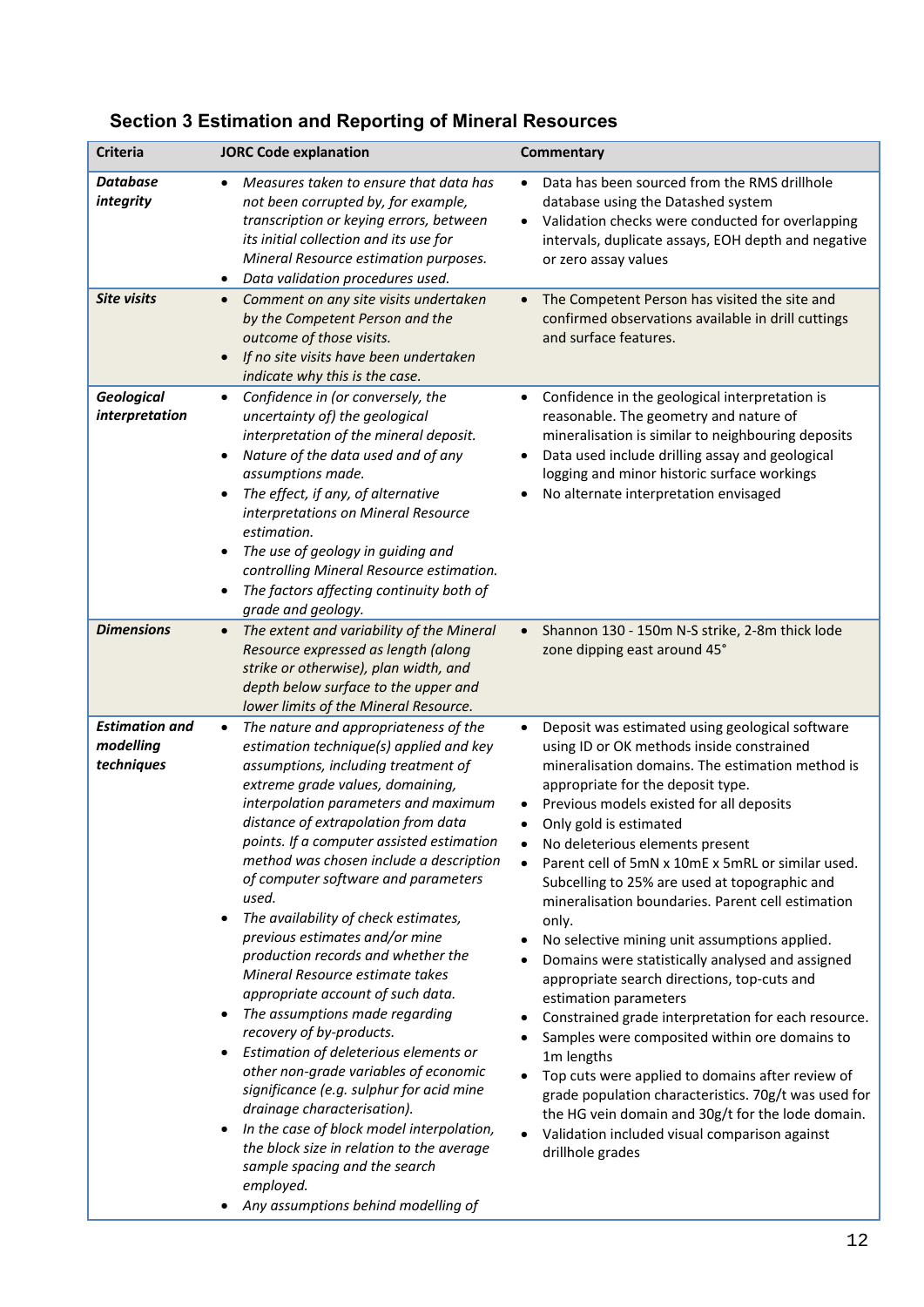|                                                          | selective mining units.<br>Any assumptions about correlation<br>$\bullet$<br>between variables.<br>Description of how the geological<br>$\bullet$<br>interpretation was used to control the<br>resource estimates.<br>Discussion of basis for using or not using<br>grade cutting or capping.<br>The process of validation, the checking<br>$\bullet$<br>process used, the comparison of model<br>data to drill hole data, and use of<br>reconciliation data if available.                                                                                                                                |                                                                                                                                                                                                                                                                       |
|----------------------------------------------------------|-----------------------------------------------------------------------------------------------------------------------------------------------------------------------------------------------------------------------------------------------------------------------------------------------------------------------------------------------------------------------------------------------------------------------------------------------------------------------------------------------------------------------------------------------------------------------------------------------------------|-----------------------------------------------------------------------------------------------------------------------------------------------------------------------------------------------------------------------------------------------------------------------|
| <b>Moisture</b>                                          | Whether te tonnages are estimated on a<br>$\bullet$<br>dry basis or with natural moisture, and<br>the method of determination of the<br>moisture content.                                                                                                                                                                                                                                                                                                                                                                                                                                                 | Tonnages are estimated on a dry basis<br>$\bullet$                                                                                                                                                                                                                    |
| Cut-off<br>parameters                                    | The basis of the adopted cut-off grade(s)<br>$\bullet$<br>or quality parameters applied.                                                                                                                                                                                                                                                                                                                                                                                                                                                                                                                  | All material within the interpreted lode (0.5-2g/t<br>$\bullet$<br>ore boundary) is reported                                                                                                                                                                          |
| <b>Mining factors</b><br>or assumptions                  | Assumptions made regarding possible<br>$\bullet$<br>mining methods, minimum mining<br>dimensions and internal (or, if applicable,<br>external) mining dilution. It is always<br>necessary as part of the process of<br>determining reasonable prospects for<br>eventual economic extraction to consider<br>potential mining methods, but the<br>assumptions made regarding mining<br>methods and parameters when<br>estimating Mineral Resources may not<br>always be rigorous. Where this is the<br>case, this should be reported with an<br>explanation of the basis of the mining<br>assumptions made. | Resources are reported on the assumption of<br>mining by conventional open pit grade control and<br>mining methods to around 100m depth then by UG<br>methods. Parent block size is regarded as smaller<br>than SMU equivalent and appropriate dilutions<br>required. |
| <b>Metallurgical</b><br>factors or<br>assumptions        | The basis for assumptions or predictions<br>regarding metallurgical amenability. It is<br>always necessary as part of the process<br>of determining reasonable prospects for<br>eventual economic extraction to consider<br>potential metallurgical methods, but the<br>assumptions regarding metallurgical<br>treatment processes and parameters<br>made when reporting Mineral Resources<br>may not always be rigorous. Where this<br>is the case, this should be reported with<br>an explanation of the basis of the<br>metallurgical assumptions made.                                                | A 92% recovery factor is used and is based on<br>testwork and well established Mt Magnet recovery<br>data.                                                                                                                                                            |
| <b>Environmental</b><br>factors or<br><i>assumptions</i> | Assumptions made regarding possible<br>$\bullet$<br>waste and process residue disposal<br>options. It is always necessary as part of<br>the process of determining reasonable<br>prospects for eventual economic<br>extraction to consider the potential<br>environmental impacts of the mining and<br>processing operation. While at this stage<br>the determination of potential<br>environmental impacts, particularly for a<br>greenfields project, may not always be                                                                                                                                 | The Shannon version 1 pit has been approved<br>within the recent Cosmos Mining Approval<br>No significant issues with waste rock or tailings<br>Ore treatment and tailings generation would occur<br>at the current Mt Magnet Checkers mill site.                     |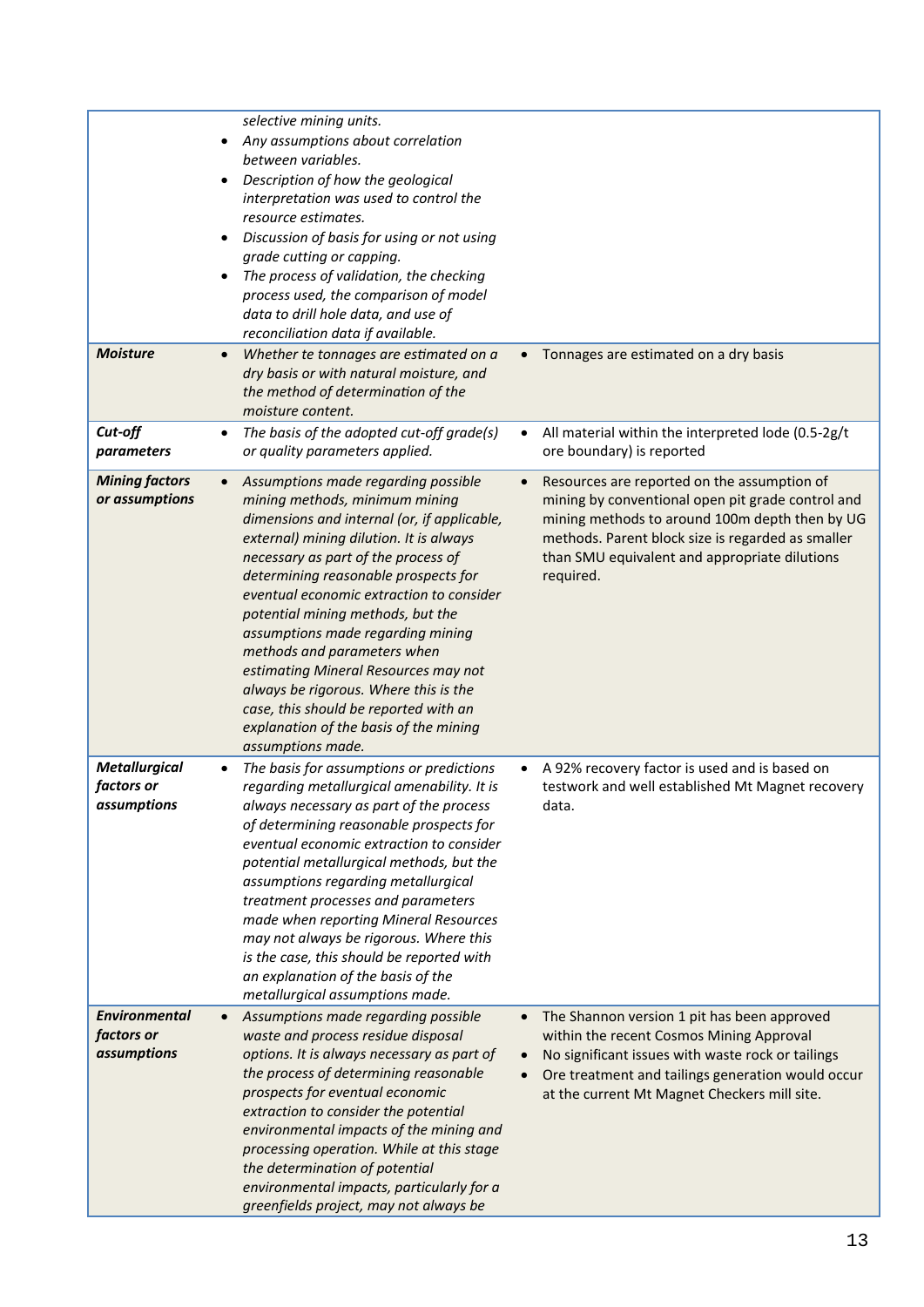|                                                             | well advanced, the status of early<br>consideration of these potential<br>environmental impacts should be<br>reported. Where these aspects have not<br>been considered this should be reported<br>with an explanation of the environmental<br>assumptions made.                                                                                                                                                                                                                                                                                                                                                                                                                                                                                                                                                                                                           |                                                                                                                                                                                                                                                                                                                               |
|-------------------------------------------------------------|---------------------------------------------------------------------------------------------------------------------------------------------------------------------------------------------------------------------------------------------------------------------------------------------------------------------------------------------------------------------------------------------------------------------------------------------------------------------------------------------------------------------------------------------------------------------------------------------------------------------------------------------------------------------------------------------------------------------------------------------------------------------------------------------------------------------------------------------------------------------------|-------------------------------------------------------------------------------------------------------------------------------------------------------------------------------------------------------------------------------------------------------------------------------------------------------------------------------|
| <b>Bulk density</b>                                         | Whether assumed or determined. If<br>assumed, the basis for the assumptions.<br>If determined, the method used, whether<br>wet or dry, the frequency of the<br>measurements, the nature, size and<br>representativeness of the samples.<br>The bulk density for bulk material must<br>have been measured by methods that<br>adequately account for void spaces<br>(vugs, porosity, etc.), moisture and<br>differences between rock and alteration<br>zones within the deposit.<br>Discuss assumptions for bulk density<br>$\bullet$<br>estimates used in the evaluation process<br>of the different materials.                                                                                                                                                                                                                                                            | Density values are adopted from recent testwork<br>on the nearby Milky Way deposit and established<br>Mt Magnet values<br>Density measurements were completed on the<br>geotechnical diamond core holes using the weight<br>in air/weight in water method.<br>They have been assigned by geological and<br>weathering domains |
| <b>Classification</b>                                       | The basis for the classification of the<br>$\bullet$<br>Mineral Resources into varying<br>confidence categories.<br>Whether appropriate account has been<br>taken of all relevant factors (i.e. relative<br>confidence in tonnage/grade<br>estimations, reliability of input data,<br>confidence in continuity of geology and<br>metal values, quality, quantity and<br>distribution of the data).<br>Whether the result appropriately reflects<br>$\bullet$<br>the Competent Person's view of the<br>deposit.                                                                                                                                                                                                                                                                                                                                                            | The resources have been classified as Indicated or<br>Inferred category's based on geological and grade<br>continuity and drill hole spacing.<br>The resource classification accounts for all relevant<br>factors<br>The classification reflects the Competent Person's<br>view                                               |
| <b>Audits or</b><br>reviews                                 | The results of any audits or reviews of<br>$\bullet$<br>Mineral Resource estimates.                                                                                                                                                                                                                                                                                                                                                                                                                                                                                                                                                                                                                                                                                                                                                                                       | No audits or reviews conducted.<br>$\bullet$                                                                                                                                                                                                                                                                                  |
| <b>Discussion of</b><br>relative<br>accuracy/<br>confidence | Where appropriate a statement of the<br>$\bullet$<br>relative accuracy and confidence level in<br>the Mineral Resource estimate using an<br>approach or procedure deemed<br>appropriate by the Competent Person.<br>For example, the application of statistical<br>or geostatistical procedures to quantify<br>the relative accuracy of the resource<br>within stated confidence limits, or, if such<br>an approach is not deemed appropriate,<br>a qualitative discussion of the factors<br>that could affect the relative accuracy<br>and confidence of the estimate.<br>The statement should specify whether it<br>$\bullet$<br>relates to global or local estimates, and,<br>if local, state the relevant tonnages,<br>which should be relevant to technical and<br>economic evaluation. Documentation<br>should include assumptions made and<br>the procedures used. | Confidence in the relative accuracy of the estimates<br>$\bullet$<br>is reflected by the classifications assigned<br>The estimate is a global estimate<br>Historic production data and from comparable<br>nearly pits is available for comparison                                                                             |